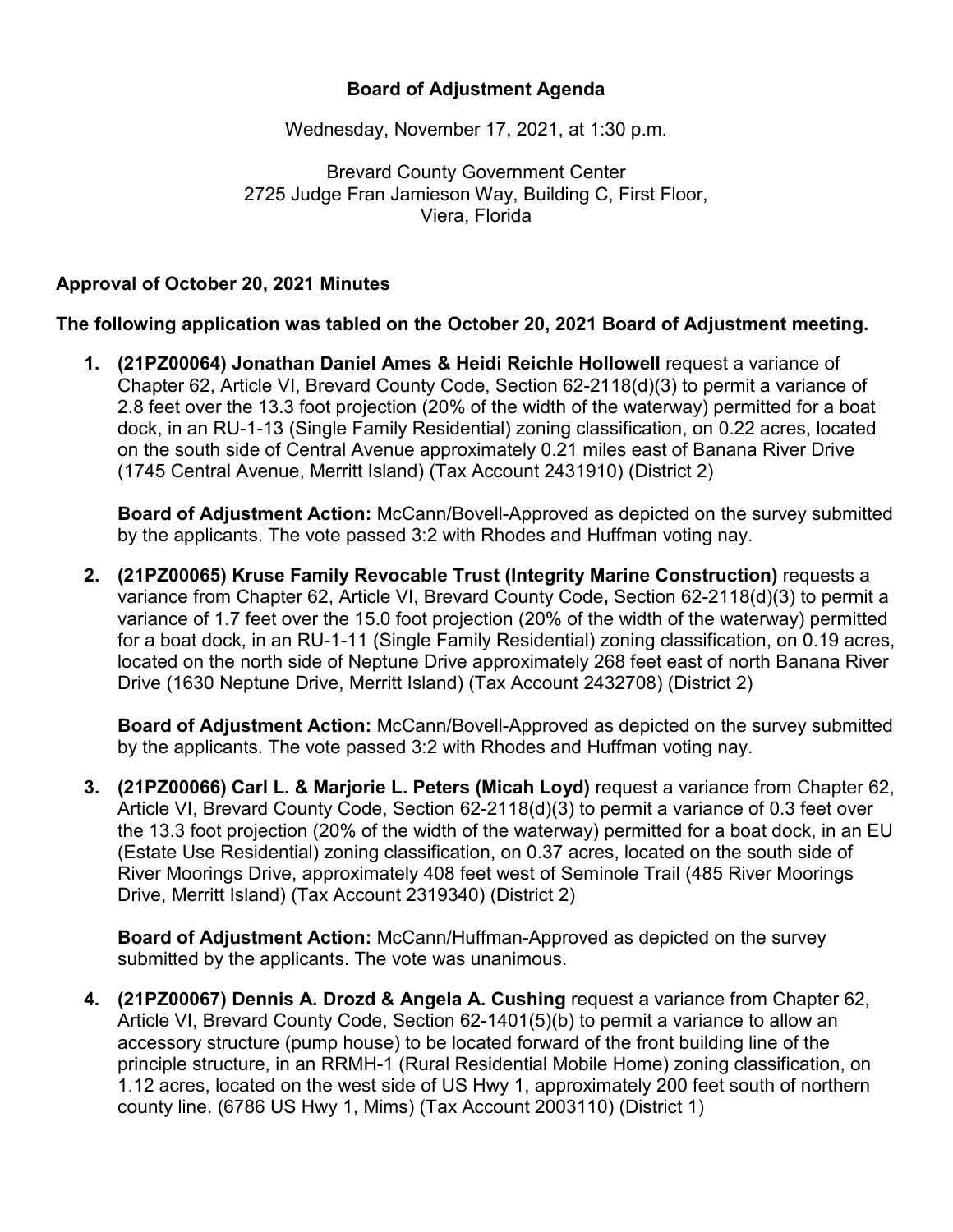BOA Agenda November 17, 2021 Page 2

> **Board of Adjustment Action:** Higgins/Bovell-Approved as depicted on the survey submitted by the applicants. The vote was unanimous.

## **The following application will need to be tabled by the Board of Adjustment.**

**5. (21PZ00068) Dependable Moving & Warehouse Storage, LLC** request a variance from Chapter 62, Article VI, Brevard County Code, Section 62-1371(4)(b), to permit a variance of 50.0 feet from the 75.0 foot minimum lot width required, in an RU-2-4 (Low-Density Multi-Family Residential) zoning classification, the parcel is currently zoned PIP (Planned Industrial Park), on 3.83 acres, located on the west side of North Courtenay Parkway, approximately 425 feet south of Dural Street (3265 North Courtenay Parkway, Merritt Island) (Tax Account 2411625) (District 2)

**Board of Adjustment Action:** Higgins/McCann-Tabled to December 15, 2021 Board of Adjustment meeting. The vote was unanimous.

**6. (21PZ00069) Stephen R. & Paula B. Darby** request a variance of Chapter 62, Article VI, Brevard County Code, Section 62-2100.5(1)(d) to permit a variance of 78.0 square feet over the 1,405.5 square feet (50% of the living area of the principal structure) allowed for an accessory structure, in a GU (General Use) zoning classification, on 1.15 acres, located on the southeast corner of Atlanta Street and Alan Shepard Avenue (4685 Alan Shepard Avenue, Cocoa) (Tax Account 2400910) (District 1)

**Board of Adjustment Action:** Huffman/Bovell-Approved as depicted on the survey submitted by the applicants. The vote was unanimous.

**7. (21PZ00070) Professional Generator Services, LLC** requests variances of Chapter 62, Article VI, Brevard County Code, 1) Section 62-2109(c) to permit a variance of 2.0 feet over the 4.0 foot height requirement for a fence located in the front setback; 2) Section 62-2109(c) to permit a variance of 2.0 feet over the 4.0 foot height requirement for a fence located in the side street setback; 3) Section 62-2109(c) to permit a variance of 2.5 feet over the 3.5 foot height requirement for a fence located in the sight triangle of an intersection; 4) Section 62- 2109(c) to permit a variance of 2.0 feet over the 4.0 foot height requirement for a fence located on a double frontage lot within the setback, in a BU-2 ( Retail, Warehousing & Wholesale Commercial) zoning classification, on 0.31 acres, located on the northwest corner of Hwy US 1 and Jefferson Street (2412 Hwy US 1, Mims) (Tax Account 2103764) (District 1)

**Board of Adjustment Action:** McCann/Bovell-Approved as depicted on the survey submitted by the applicants. The vote was unanimous

**8. (21PZ00071) Michael A. & Sheila R. Bullock** request variances of Chapter 62, Article VI, Brevard County Code, 1) Section 62-1406(7)(c)(2) to permit a variance of 1.3 feet from the required 5.0 foot side setback, 2) Section 62-1406(7)(c)(3) to permit a variance of 6.3 feet from the required 10.0 foot rear setback, in an RVP (Recreational Vehicle Park) zoning classification, on 0.04 acres, located on the south side of Plantation Drive approximately 600 feet southeast of Greenwig Trail. (172 Plantation Drive, Titusville) (Tax Account 2301083) (District 1)